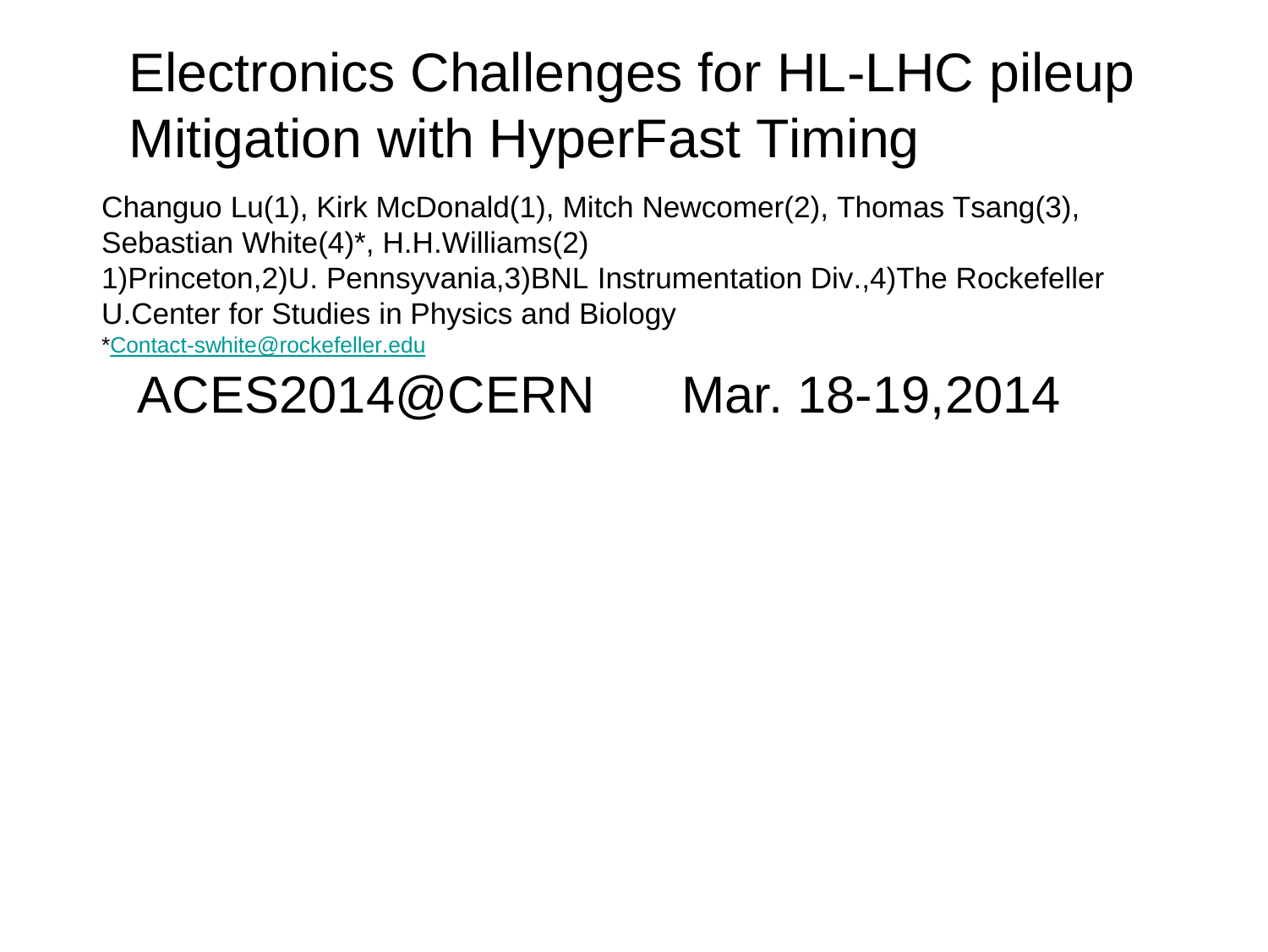# LHC bunch crossing in space and



•w. LHC design book parameters z-distribution invariant wrt time and vice versa •time and z measurement are both potentially tools for pileup mitigation goal of pileup mitigation in endcap region is to reduce background to eg. VBF jets and MET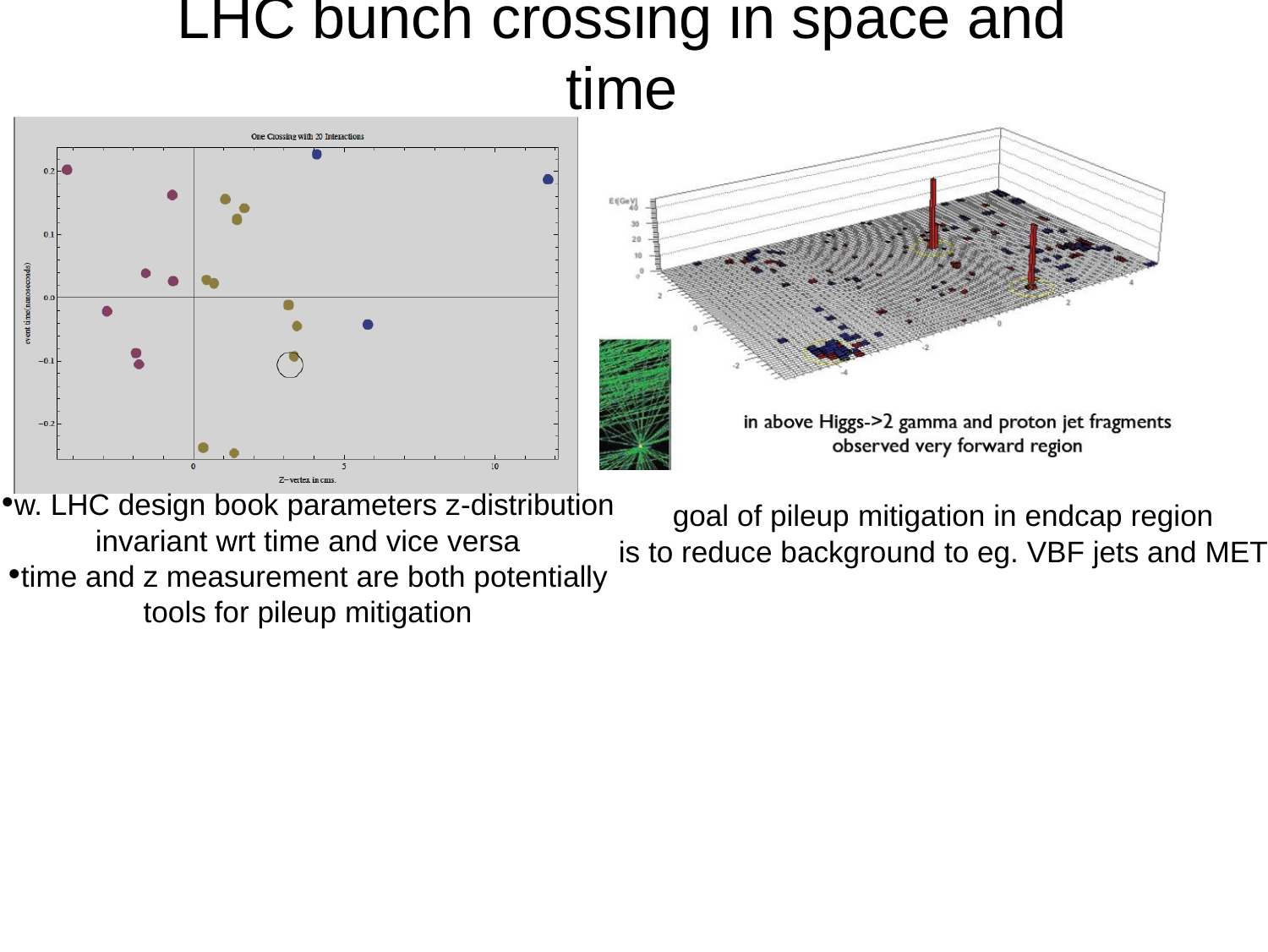### Dedicated timing detector layer in current CMS pre-shower volume for TP simulations



Fluka HL-LHC calculation shows 1  $cm**2$  is about right pixel size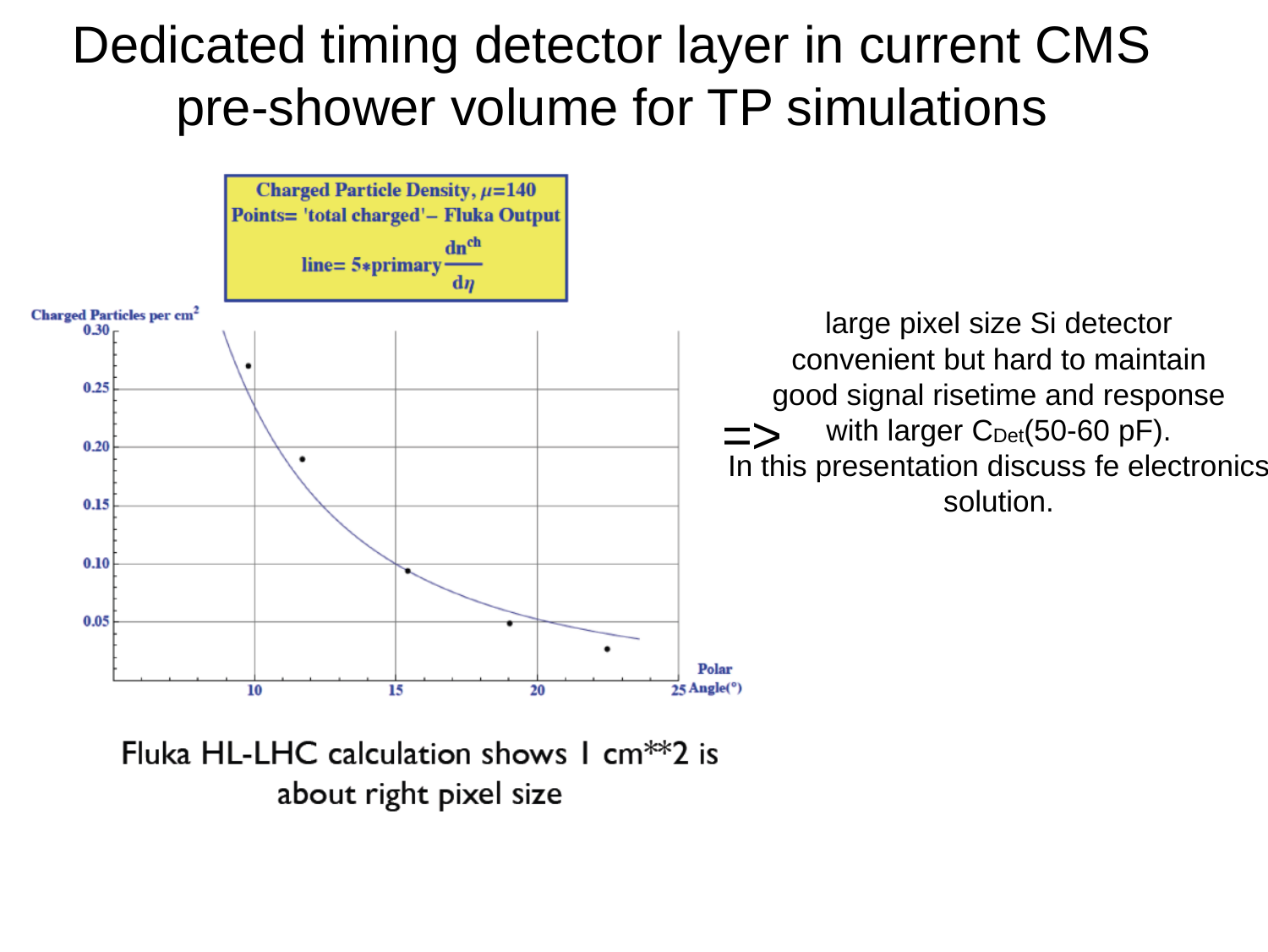### Ancilliary systems (ie clock distribution)-we've found cost effective

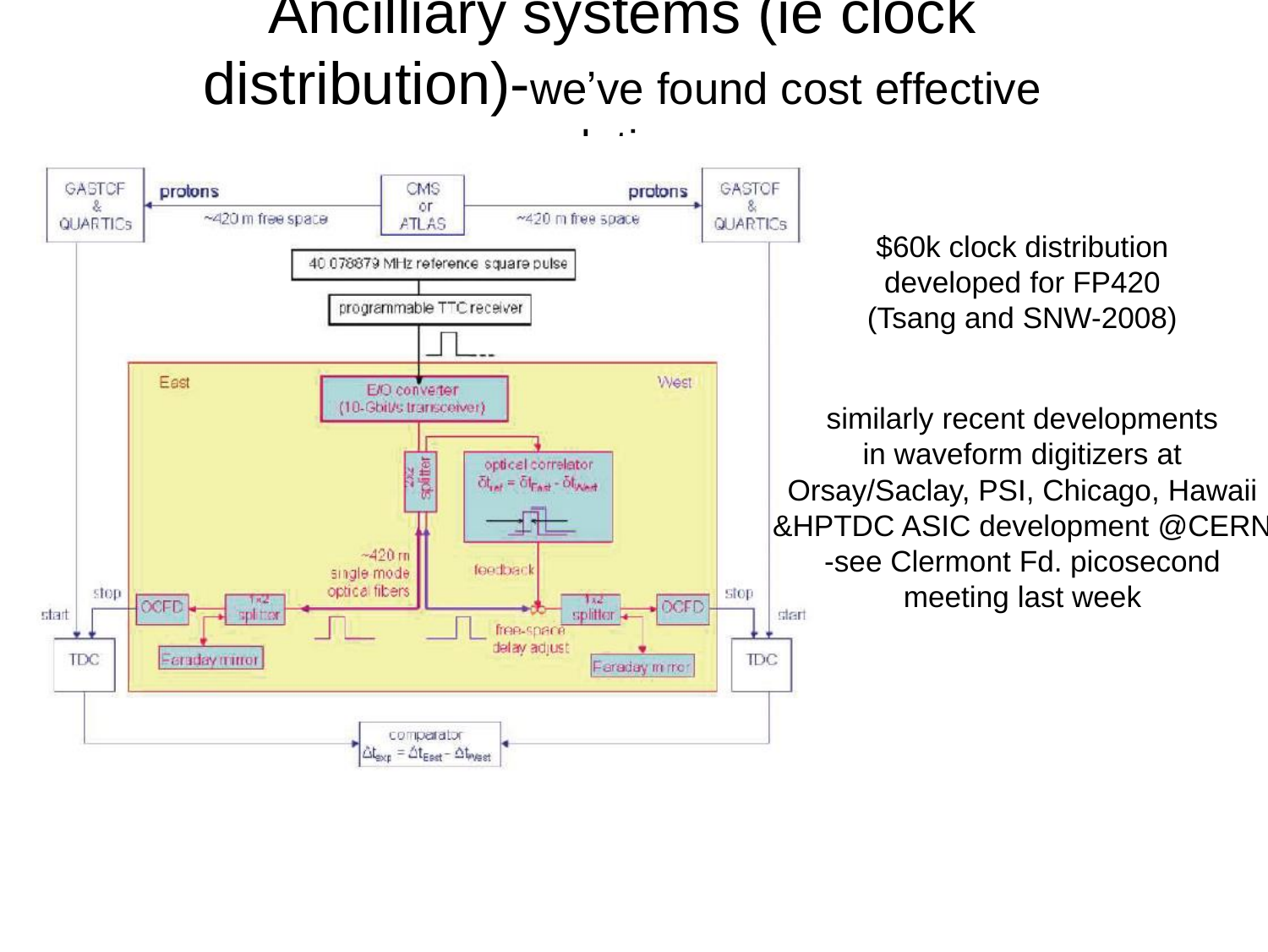- Sensor technology • previous picosecond timing
	- developments not optimized for 106- <sup>7</sup>Hz/cm<sup>2</sup> (eg ALICE TOF, MCP-PMTs, etc)
- solid state sensor SNR an issue (ie CVD diamond)
- conventional Si sensors limited by
	- weighting field uniformity
	- Landau/Vavilov fluctuations
	- SNR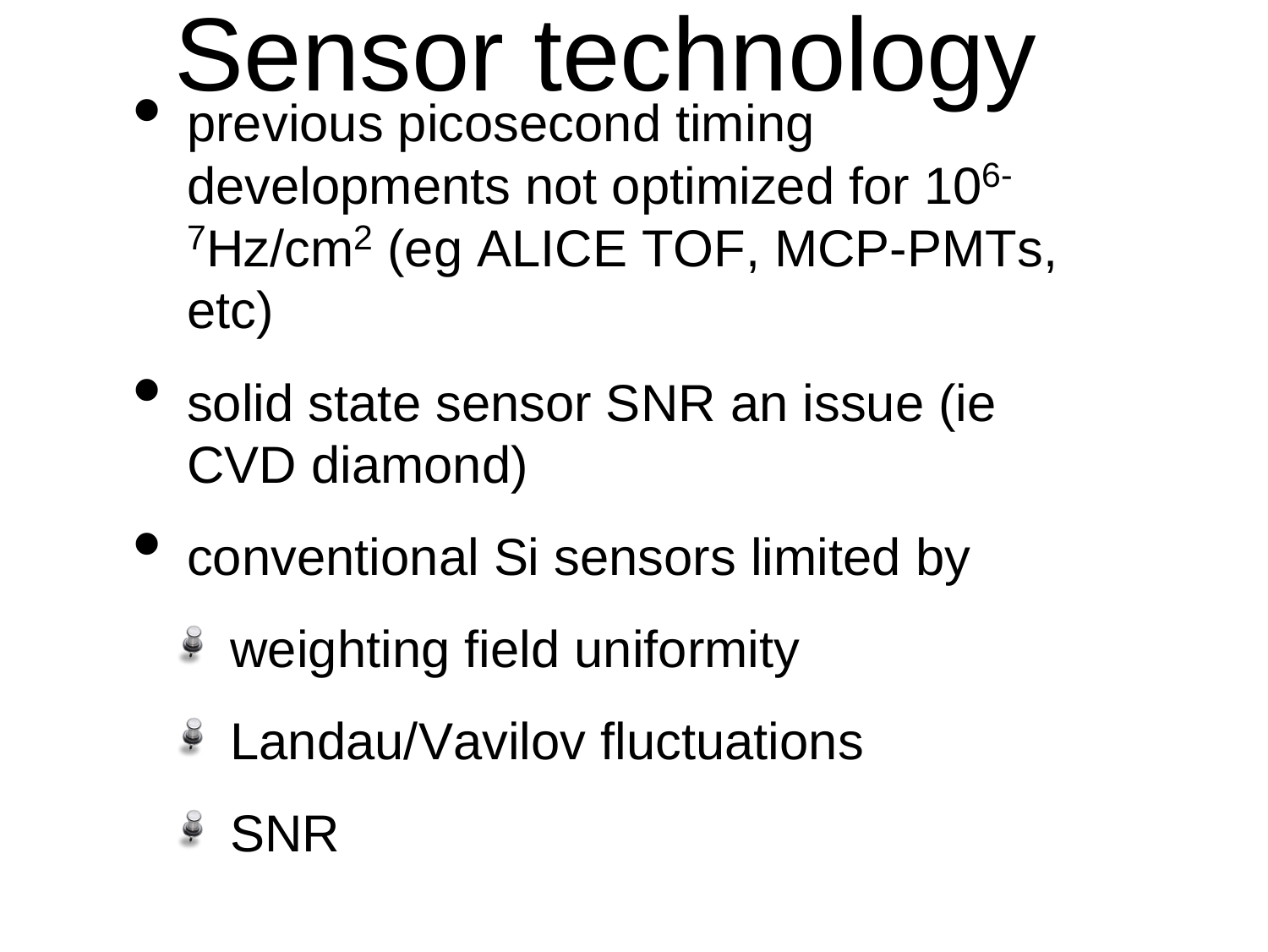hyperfast Si sensor development over past several years our collaboration has worked w. RMD/Dynasil on developing a solution to these limitations =>Deep Depleted APD/w. Micromegas mesh readout •Large MiP signal (3600 eh pairs\*520 internal APD gain) •weighting field controlled w. scinterred Au(bottom) and MicroMegas(top) layer

•Landau contribution limited to <9 picosec w. 80% eff' n

This technology has several other benefits:

eliminates need for blocking Cap. reduces(eliminates?) effect of R<sup>S</sup> big reduction in time walk and jitter

Top Screen Output Connection (capacitively coupled)



Contact between screen and  $n+$  side made by Ag epoxy thru hole in Kapton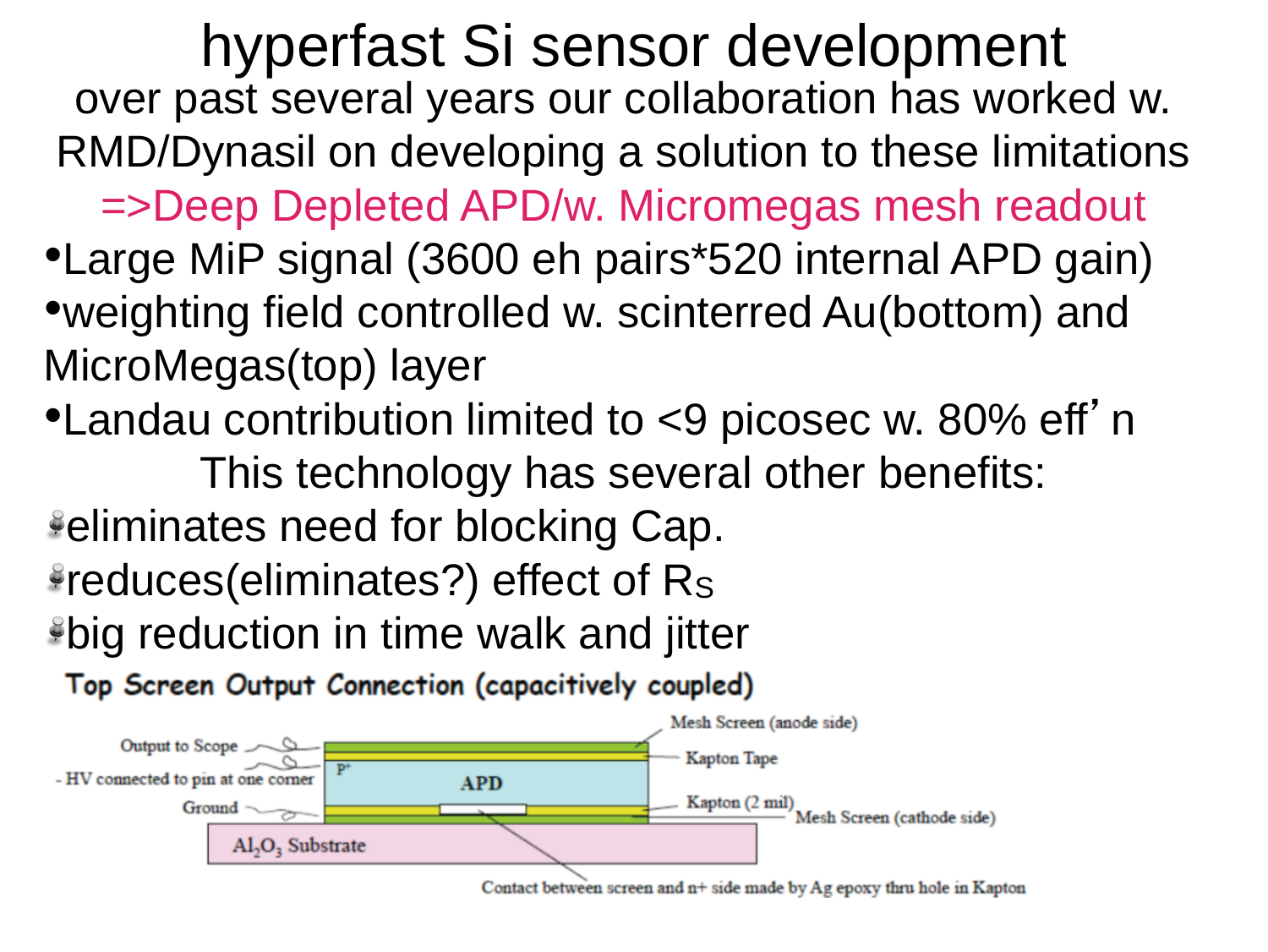#### Expected features reproduced in DESY data



#### Peak amplitude 1/5 that of 4 pF detector in large area 60 pF detector and

Risetime degraded from 0.7 to 2 nsec when using 50 ohm voltage amp We expect significant improvement in Spring PSI run w. new amp.